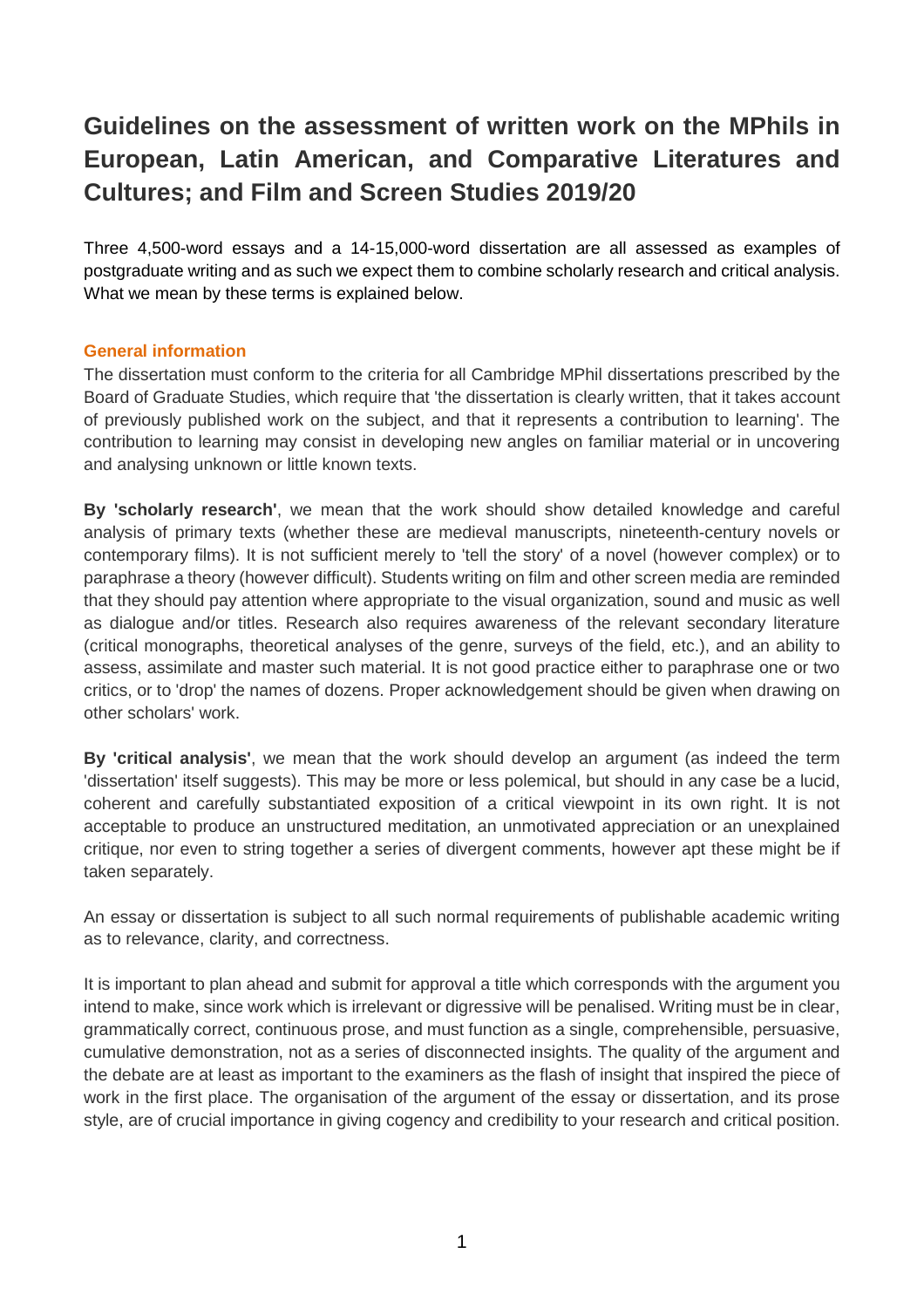### **Approval of topics**

Students should seek approval of essay/dissertation topics and titles from their module convenor/(s). Module convenors will not normally reject any topic which may reasonably be deemed to fall within the remit of the module's general subject area. The MPhil Course Director will have the final overall approval and will be responsible for resolving any cases of conflict that may arise.

## **Word limits**

All word limits are strict maxima and must not be exceeded. A word count must be included for each essay and for the dissertation. In the case of the essays, a word count of 4,500 should never be exceeded. In the case of the dissertation, a word count of 15,000 words should never be exceeded. The length includes notes but excludes the bibliography. The word count must be stated clearly at the end of each essay and at the end of the dissertation. The word count (which must include footnotes) of the electronic copy will be checked. The examiners can and do deduct marks for even minor infractions.

**Up to 5 marks per 500 words may be deducted for work which is over the word limit.** Although marks will not be deducted for work which is under the word limit, it must be remembered that the quality of a piece of work which is severely under the limit may well suffer adversely when compared to work which is nearer the word limit.

## **Standard of English**

The quality and comprehensibility of English in essays and dissertations will be taken into account by assessors. If you are not a native English speaker you should pay particular attention to this and perhaps ask a non-specialist friend to read through your work before submission. Your Supervisor will be concentrating on content and will not have time to correct all grammatical and stylistic mistakes.

#### **Quotations**

Where examples are cited in a language other than English, only the examples themselves will be taken into account for the purposes of the word limit: any associated glosses and/or translations will be exempt. In cases where this results in a total which exceeds the word limit, the total number of words (including the exempt material) should still be declared, together with the number of words comprised by the exempt material.

For the MPhil in European, Latin American, and Comparative Literatures and Cultures, quotation in the original language will be expected to be the norm, whereas for the MPhil in Film and Screen Studies, the norm will be quotation in English. Students wishing to depart from these norms, or who have other questions relating to the language of quotations should contact the relevant Course Director.

#### **Appendices**

Permission to attach an appendix must be sought from the Course Director. An appendix submitted with an essay or dissertation, for which permission has not been given, will be deemed to be part of the wordcount, and penalties (outlined above) applied.

#### **Images**

Including images in coursework, if desired, is permitted.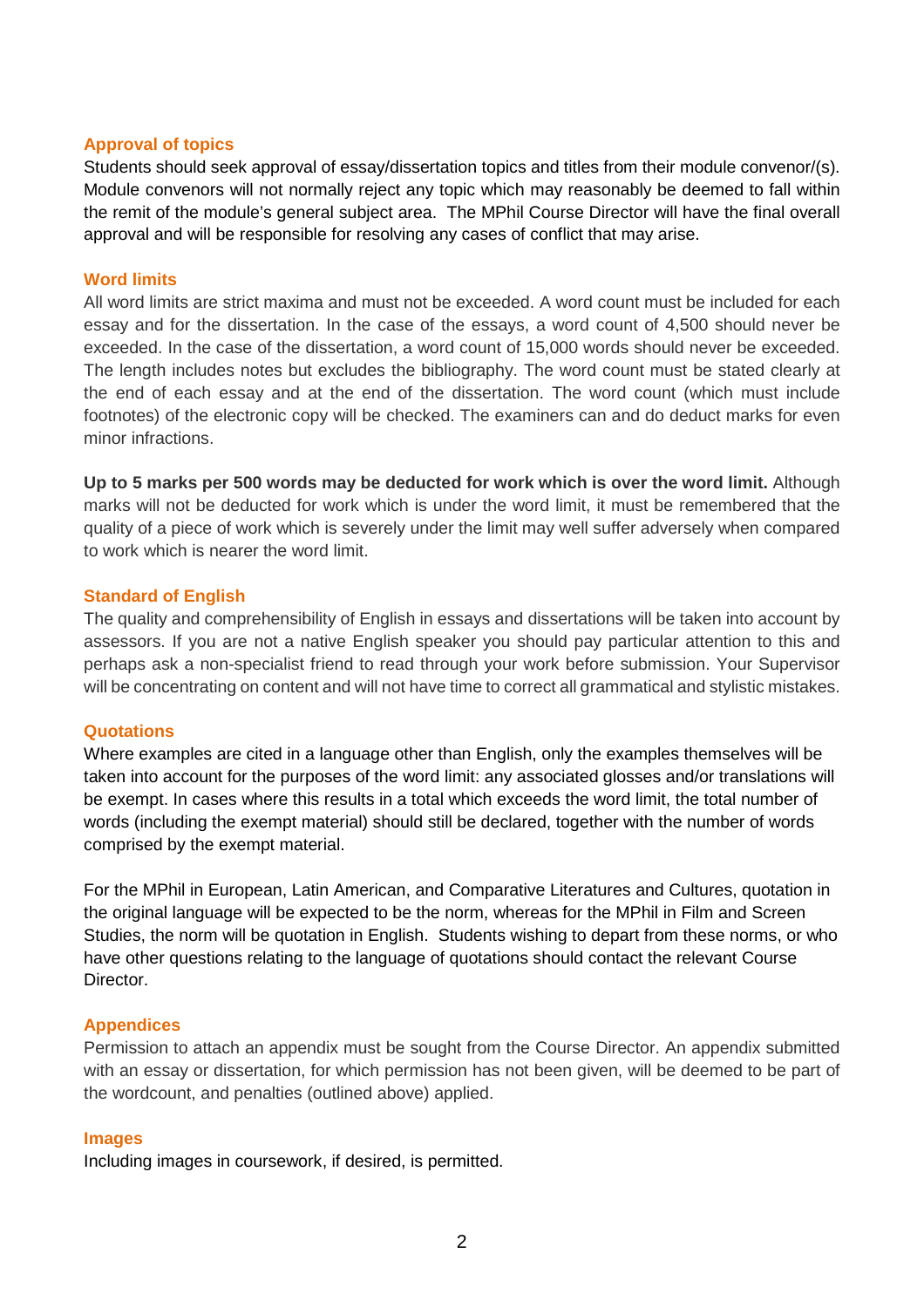## **Palaeography coursework**

Students following the core course seminars in palaeography and editorial techniques may submit an essay of 4,500 words, of which around 1,500 words will be a text from a local collection, edited or transcribed, and around 3000 words will be an introductory study and relevant critical apparatus. This exercise is intended to demonstrate critical awareness of the issues around transcription and editing of early texts that have been explored in the seminars, and the ability to apply them to a specific example, making rational and defensible decisions in relation to the problems presented. The introductory study should foreground the approach adopted and justify it.

Exercises can vary, though they should usually include a palaeographic transcription of a source and/or a collation with other sources. This analysis should lead to the configuration of a critical apparatus. Annotation of early modern and medieval texts can also play an important part in this exercise. The introductory study should foreground the approach adopted and justify it demonstrating a good knowledge of relevant theories.

## **Extensions**

Extensions to deadlines for the submission of work will be granted only exceptionally, and in the case of illness or other serious cause. Any student who feels they may have a case for an extension must contact the Course Director, their supervisor and their College Tutor as soon as the circumstance arises. Only in the most severe cases will an extension be granted for more than seven days.

When an extension is granted, it should not be assumed that future deadlines will be extended. For example, if a student has been granted an extension on the module essay round, there is no automatic extension given to the dissertation deadline. If felt required, permission for an extension on the dissertation deadline would need to be sought separately, and further justification given.

The University makes special arrangements for students with a disability, including those with a longterm ongoing condition. If this affects you, you should speak to your College Tutor, and where appropriate with the Disability Resource Centre, in order to establish what appropriate adjustments should be made to your MPhil studies.

Out of fairness to the great majority of students who do meet deadlines, the examiners reserve the right to penalise work which is submitted late if no extension has been granted. Standardly three marks will be deducted from the examiners' agreed mark for work submitted after the deadline but within three days of the deadline, and one further mark for each further day or part thereof.

## **Penalties**

Substantive duplication of work in different assignments will be penalised, as will any form of plagiarism.

## **Marking standard and scale**

The Faculty uses a criterion marking reference system. The marking scale used is numerical, nominally from 0 to 100, but, in line with widespread practice in arts subjects in British universities, marks are not awarded above a particular threshold, in this case 90. The use of the mark scale can be glossed as follows, although officially the MPhil is a 'distinction/pass/fail' degree only: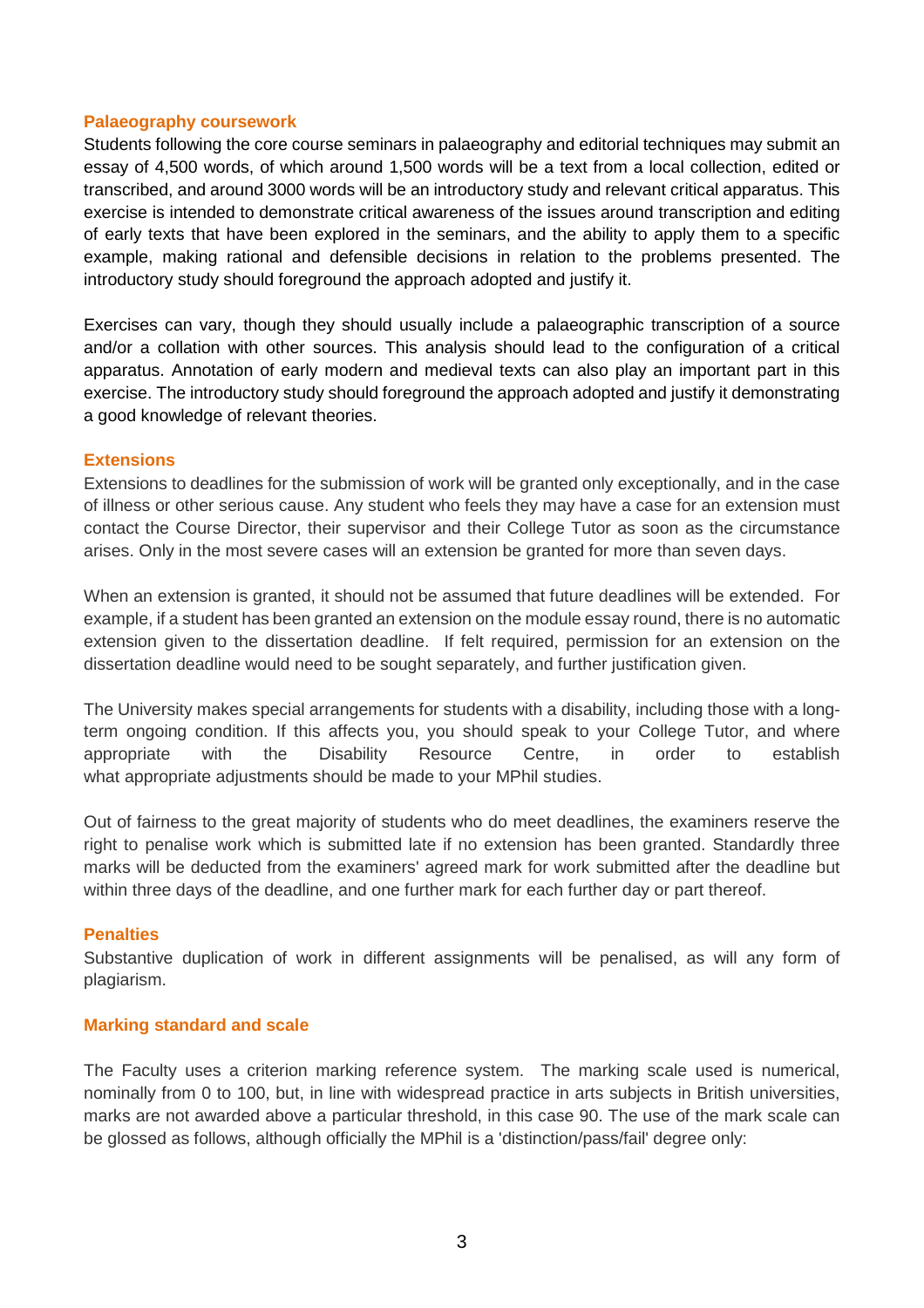| <b>Distinction marks</b>                                                        |                                                                                                                                                                                                                                                                                                                                                                                                                                                               |
|---------------------------------------------------------------------------------|---------------------------------------------------------------------------------------------------------------------------------------------------------------------------------------------------------------------------------------------------------------------------------------------------------------------------------------------------------------------------------------------------------------------------------------------------------------|
| 85-90: high distinction                                                         | Outstanding work that excels in all three criteria required for a<br>distinction, and is of publishable or near-publishable quality.<br>Disagreements or objections that the work may provoke will be of the<br>kind that stimulates academic debate.                                                                                                                                                                                                         |
| 75-84: distinction                                                              | Work in this range will engage critically with and develop an<br>independent perspective on existing scholarship on the subject. It will<br>display rigorous handling of theoretical, critical, conceptual or<br>contextual issues. Work at the upper end of this category will display<br>particular sophistication in relation to these criteria.                                                                                                           |
| A final grade of at least 75 is the requirement to progress to PhD study at MML |                                                                                                                                                                                                                                                                                                                                                                                                                                                               |
| <b>Pass marks</b>                                                               |                                                                                                                                                                                                                                                                                                                                                                                                                                                               |
| 65-74: high pass                                                                | Work that shows at least three of the following: Good knowledge and<br>understanding of the material studied. Competence in theoretical and<br>conceptual issues Capacity for critical analysis. Argument supported<br>by detailed reference to the relevant materials. Argument well<br>structured and relevant to the topic.                                                                                                                                |
| 60-64: pass                                                                     | Work shows competence and knowledge, with satisfactory<br>presentation and documentation, but is characterized by one or more<br>of the following: Inaccurate or insufficient detailed reference to<br>materials studied. Limited understanding of theoretical or conceptual<br>issues. Limited critical analysis. Argument not always well constructed<br>or presented or relevant to the topic.                                                             |
| <b>Fail marks</b>                                                               |                                                                                                                                                                                                                                                                                                                                                                                                                                                               |
| 58-59: marginal fail                                                            | Work showing any one of the following (in practice, these<br>shortcomings tend to co-occur and are not easily separated): Lack of<br>knowledge or understanding of the material studied. Lack of<br>knowledge or understanding of relevant theoretical or conceptual<br>issues. Incompetence in methods of analysis and procedures that are<br>routinely applied to the kind of material under discussion. Inability to<br>construct and present an argument. |
| Less than 58: fail                                                              | Work which reveals serious confusion and/or which is significantly<br>unscholarly in its method, argument, or presentation.                                                                                                                                                                                                                                                                                                                                   |

The essays and dissertations are all marked independently by two assessors, and a number will additionally be marked by the External Examiner (see guidelines below). A viva voce examination following submission of the dissertation, but not of the essays, may be held at the discretion of the examiners. The purpose of this viva is to give the examiners additional information where a candidate's mark is borderline. A viva must also be held if plagiarism is suspected.

# **Role of the External Examiner**

The usual role of the External Examiner will be that of acting as moderator and (in some cases) adjudicator; only in exceptional circumstances will the External be called to act as a regular assessor.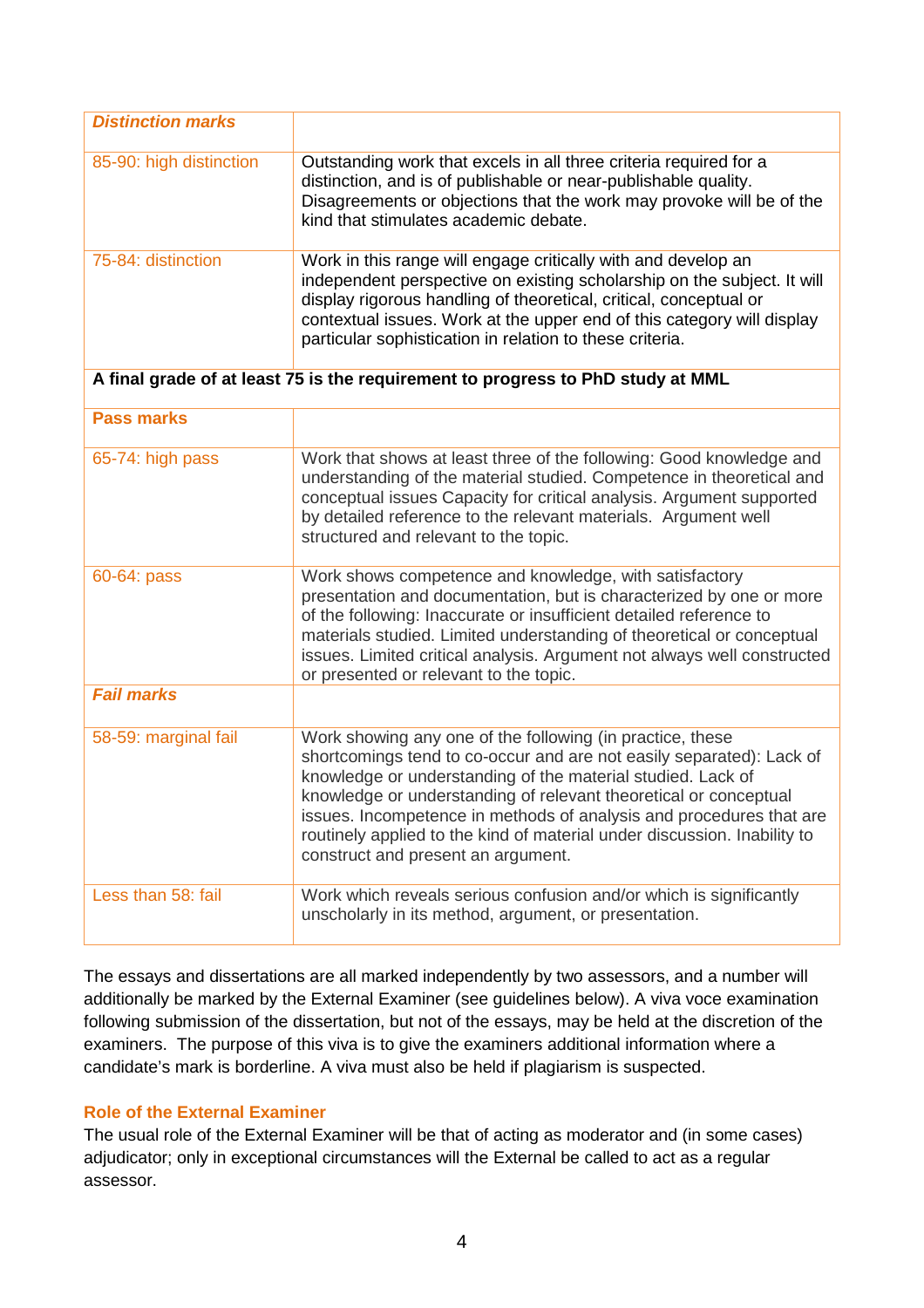## **Marking of Essays**

Each essay will be marked independently by two assessors, who will then, after consultation, submit their separate marks, an agreed mark and a joint report to the Graduate Office. Where the two assessors have been unable to agree, or where their marks diverge by 8 or more points, they will be asked to submit separate reports.

In cases in which the assessors have been unable to agree, or where their marks diverge by 8 or more points, a third assessor, normally the External Examiner, will be asked to adjudicate. The mark allotted by the adjudicator will be regarded as the agreed mark, subject to the approval of the examiners' meeting. This will normally be expected to fall within the boundaries of the original two assessors' marks.

When the marks for each essay have been agreed by the individual assessors, in consultation with the adjudicator if necessary, essays falling into the following categories will be sent to the External Examiner for moderation: all failed essays (57 and under), and borderline essays (those given marks within the following bands: 58-60, 74-75, 84-85), and dissertations with high distinctions (85 and over). Normal practice would be for the External either to confirm borderline marks, or to raise or lower them by up to three points. Samples from the middle of the pass and distinction range may also be sent to the External. He or she may also request to see any other essay.

All agreed marks, along with the External Examiner's suggested revisions, will be put to a meeting of examiners (one to be held after each round of marking). The examiners are: the module and core course convenors, the Senior Examiner and the Course Director. In the case of the meetings concerning module essays, the convenor of each module (or a deputy) must be present. In each case, the meeting's decision will be final. Marks agreed in the examiners' meetings are normally not alterable at any later stage of the examining process.

When each round of the process is complete, students and their supervisors will receive a copy of the assessors' joint report on their work. Where an essay has been referred for adjudication, the assessors will take account of the adjudicator's comments when compiling their joint report.

Examiners' reports should not only clarify how the mark was arrived at, but additionally the reports serve as feedback: it is helpful for students to know how they might improve their coursework in future. For this reason, feedback should not be too general; Examiners should refer to specific portions of the essay in their feedback whenever possible.

## **Marking of Dissertation**

Each dissertation will be marked independently by two assessors, who will each submit a mark separately to the Graduate Office, along with an independent report.

Where the marks of the individual assessors diverge by 8 or more points, a third examiner (normally the External) will be asked to adjudicate. The adjudicator's mark will normally be expected to fall within the boundaries of the original two assessors' marks. Where there is no adjudication, the agreed mark should not be lower than the lower of the two individual marks submitted by the assessors.

Where assessors decide to hold a viva as part of the assessment process, the decision on an agreed mark will be deferred until after the candidate's viva has taken place. Students who are asked to